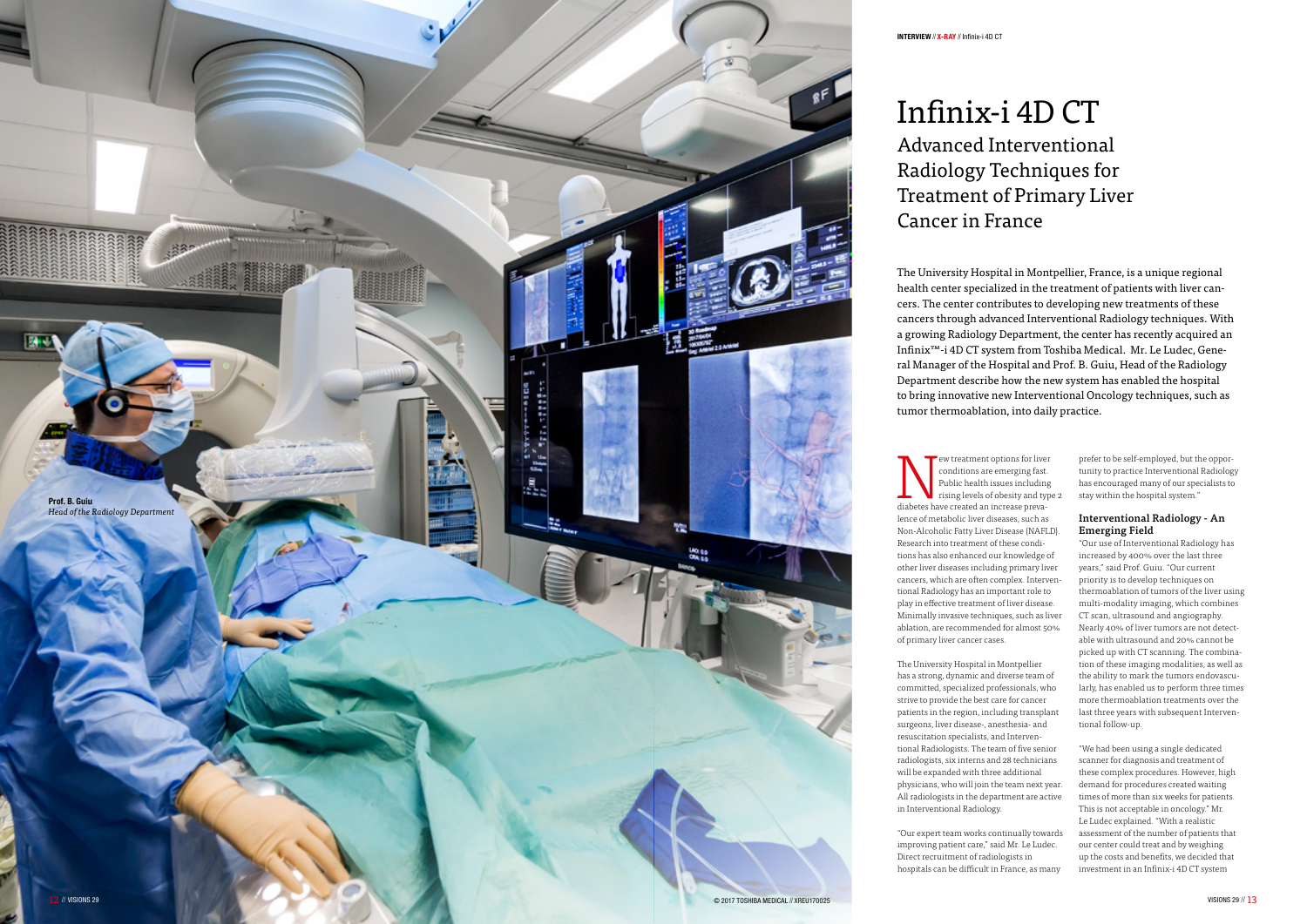



# *''It has increased workflow and significantly reduces waiting times for patients.''*

*Prof. B. Guiu*

from Toshiba Medical and re-equipping the angiography room would be the way forward. The new Angio CT system is located in the operating room to facilitate access to anesthesiology and for patient security. Our team have been fully trained in using the new system."

# Superior Image Quality

Prof. Guiu and his team find the image quality of the angio system excellent. The very low radiation exposure is a real bonus. They find the tools for reduction of radiation exposure with the Infinix-i 4D CT really efficient and easy-to-use in daily practice.

The team were also particularly impressed by the ease and speed of performing a CT acquisition during angio procedures, as compared to their previous system, which was a Cone Beam CT (CBCT) based system. They were convinced that image quality was better and the field of view size larger than CBCT.

"Image quality of CT-arteriography using only one rotation with 16cm spatial coverage is much better than any Cone Beam CT system," he said. "By comparison, the speed of acquisition in the workflow of angio procedures is also surprising."

## *Prof. B. Guiu*

*Prof. Guiu studied Radiology at the University Hospital of Dijon, then in the Interventional Radiology departments of the Gustave Roussy Institute and the University Hospital of Lausanne in Switzerland. He was appointed Professor and Hospital Practitioner at the University Hospital in Montpellier in September 2014 and became Head of the Department of Diagnostic and Interventional Radiology of the St-Eloi Hospital. He is an expert in both percutaneous and endovascular hepatic Interventional Radiology and research into Interventional treatment of tumors of the liver, in which, he coordinates several Phase I and Phase II trials. The University of Montpelier has four Radiology departments that cover all sub-specialties. The Radiology Department is highly specialized in digestive imaging.*

#### *Mr. T. Le Ludec*

*Mr. T. Le Ludec has been Managing Director of the University Hospital of Montpellier in France since 2016. He has worked in many medical facilities in France: at the University Hospital (CHU) in Lille, the public hospices (hospices civils) of Lyon, and also in management at the North Seine and Marne (Nord Seine et Marne) Hospitals. During his career, he has also been the Director for improvement of quality and safety of care at the French national health authority (HAS).*



### Minimal Training

Even with such high-level technical capabilities, the team at the hospital find the Infinix-i 4D CT very easy to handle in daily practice. However, some training in combining the dual modalities offered by the Infinix-i 4D CT system was required.

 "Using the new system is not simply a question of adding a new angio suite and a CT system. We had to learn how to extract the right information from the CT for the angio. However, ease of use of the system was surprising; most functions are very easy to use in daily practice, and we were already able to use the most advanced functions of the system after one month," remarked Prof. Guiu. "We have created a group of intensivelytrained radiographers that can work with the system's full range of functions, including reconstructions. The group shares information on using the system - overnight and at weekends too - to continuously advance our knowledge of the system and ensure that users have a minimum competence level."

# A True Hybrid System

The Infinix-i 4D CT is not only the consolidation of two modalities, but a true hybrid system with a permanent communication between these two modalities.

"With the new system installed, we are now able to perform a wider range of Interventional procedures, including liver ablations, chemoembolization, radioembolization, implantation of ports for hepatic arterial infusion of chemotherapy, biliary drainage and stenting, and portal- and hepatic vein embolizations," said Prof. Guiu. "The 4D capabilities enabled by Toshiba Medical's Aquilion™ ONE technology are fascinating and will change our treatment evaluation practices; pre-, during and post-therapy. The large spatial coverage (16cm) provided by the CT allows coverage of the full liver in only one rotation. It opens the gate to true 4D imaging through many applications. We are working to replace the classical workflow of angio procedures with two 4D acquisitions, providing information, such as liver vessel anatomy, tumor-feeding vessels, tumor perfusion and flow, with less

radiation exposure than classical techniques. Equally importantly, it has increased workflow and significantly reduces waiting times for patients."

"Having the chance to acquire the first Infinix-i 4D CT system in Europe with Aquilion ONE has been very exciting, but was also a difficult choice to make in the absence of external advice or reference point with relevant activities similar to mine," said Prof. Guiu.

## Indisputable Reliability

The Radiology team have found the support provided by the Toshiba Medical to be excellent from the beginning of the acquisition of the new system.

"The support and information provided by Toshiba Medical has been amazing, and in retrospect, I must say that everything that they promised has turned out to be true in practice," added Prof. Guiu. "We benefited from a pre-training course and a very close multidisciplinary application follow-up in the early stages and were ready to start with full use of the system within two weeks."